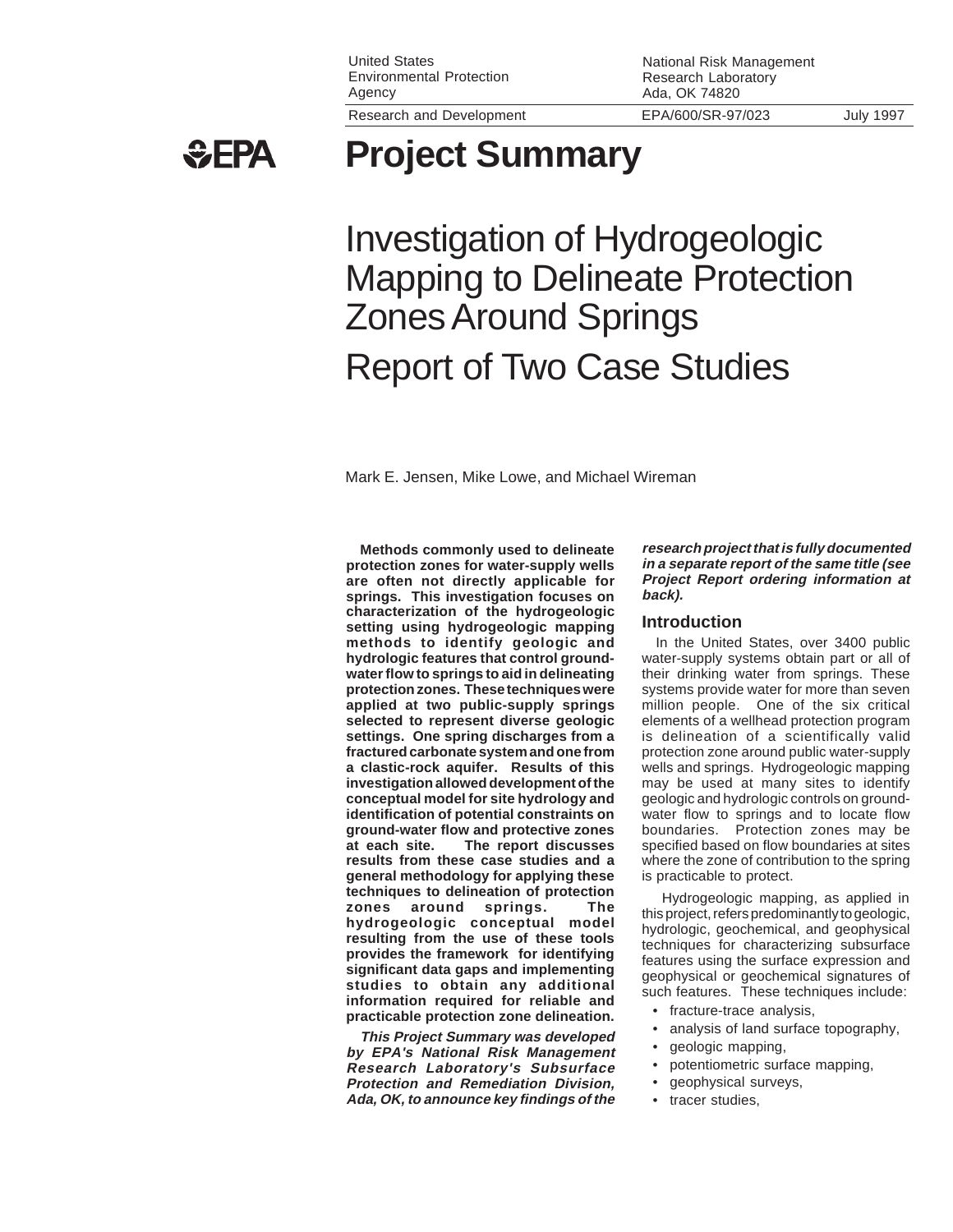- stable and radioactive isotope studies, and
- geochemical characterization.

### **Objective and Methodology**

The objective of this cooperative research project was to investigate the use of hydrogeologic mapping to determine the zones of contribution to two springs and application of this information to delineation of potential protection zones at the field sites. Hydrogeologic mapping was chosen as the primary focus for this project because of its applicability as an initial characterization step in many settings that include strongly anisotropic aquifers, such as fractured bedrock. Additional considerations included the relatively low cost and low technological requirements of many of these tools.

The methodology applied in this study integrated information from multiple hydrogeologic mapping methods. An initial conceptual model for each site was developed through review of site-specific literature, principally, documents obtained from state and federal agencies and local universities. Based on this model, potential ground-water flow controls were identified. Applicable hydrogeologic mapping methods were chosen to test assumptions of the conceptual model and delineate geologic and hydrologic controls. Results from these studies were used to locate potential groundwater flow boundaries defining the zones of contribution to the springs and evaluate the effects of potential controls. The results were then evaluated for use in delineating potential protection zones. Monitoring wells were installed at each site to provide lithologic/stratigraphic information and allow limited hydraulic testing. Results of these subsurface investigations were compared with information inferred from the hydrogeologic mapping.

The objective of this report is to evaluate the utility and limitations of the hydrogeologic mapping studies performed at these sites for delineating the zones of contribution and protection zones around the springs. A general methodology for applying such basic characterization techniques is also discussed. The report is designed to aid investigators involved in planning characterization studies leading to the establishment of protection zones around springs.

# **Results and Discussion**

Two study sites were chosen to represent different geologic settings for springs: fractured carbonate aquifers and clasticrock aquifers. Hydrogeologic mapping methods applied at these sites included

geologic mapping (stratigraphic and structural), topographic analysis, fracture-trace analysis, geochemical characterization, isotope studies, and catchment area estimation. Geologic mapping, fracture trace analysis, and topographic analysis were applied in an attempt to infer the extent of aquifers, identify lithologic units that may act as flow boundaries or pathways, map joint patterns or karst features that may act as flow paths, identify faults that may act as flow barriers or flow paths, and identify potential recharge areas. Analyses of ground-water chemistry and tritium activity were used to infer aquifer lithology, potential seasonal fluctuations in ground-water flow paths, and relative ground-water residence times. Estimates of the required catchment area were calculated from spring discharge measurements and potential recharge estimates for comparison with other estimates of the zone of contribution.

## **Carbonate Aquifer**

Olsens Spring, located in Mantua Valley in the Wasatch Range of northern Utah, discharges about  $1,700$  l/min (1.0 ft $3$ /s) from jointed Cambrian dolomite. West Hallings Spring, which discharges about 6,400 l/min  $(3.8 \text{ ft}^3/\text{s})$  from a faulted limestone, is located approximately 275 m (900 ft) southwest of Olsens Spring within the same surface drainage basin. These springs are a source of potable water for Brigham City, which has a population of about 17,000. The area surrounding the springs is mostly hilly and mountainous, underlain by a Paleozoic-age stratigraphic section of interbedded limestone, dolomite, shale, and quartzite that has been tilted, faulted, and fractured by thrust faulting and normal faulting. This study focused on Olsens Spring. However, West Hallings Spring and other springs in Mantua Valley were considered during these investigations, as appropriate.

Geologic mapping was conducted throughout the surface drainage basin surrounding West Hallings Spring and Olsens Spring following analysis of fracture traces and lineaments visible in aerial photographs. No faults were mapped in the immediate area of Olsens Spring. However, West Hallings Spring did appear to be located on a fault. Ground-water flow to this spring may be influenced by this feature. Extensive north to northeast trending joints were observed in outcrops throughout the area indicating that ground-water flow may be predominantly controlled by secondary porosity, transmissivity may be relatively high, and that the area surrounding the spring may be vulnerable to contamination from surface sources. No karst features were observed during the geologic mapping. Based on these results, no geologic units sufficiently competent to behave as boundaries to ground-water flow could be identified.

Monthly analyses of physical/chemical parameters (i.e., temperature, pH, specific conductance, and turbidity) in water from Olsens Spring revealed no significant fluctuations and very low turbidity during a one year period. This indicates groundwater residence time was sufficient to mask any variations due to seasonal variation in recharge. Quarterly analyses of major ions were used to determine hydrochemical facies, mineral saturation indices, and calcium/magnesium molar ratios. No significant shifts in hydrochemical facies that could be related to temporal fluctuations in ground-water flow paths were observed. Calcium/magnesium molar ratios were stable and indicated ground-water flow through formations composed largely of dolomite. Calcite saturation indices were generally positive, indicating sufficient residence time for saturation to occur. A potential temporal trend in the calcite saturation index suggested a possible seasonal variation in saturation that may be related to decreases in residence time associated with increased recharge. Analyses of tritium activity indicated the average ground-water age was less than approximately 40 years and, potentially, less than 20 years.

Estimates of the catchment area required to support the combined discharge from Olsens Spring and West Hallings Spring ranged from  $10 \,\mathrm{km^2}$  (4 mi<sup>2</sup>) to 54 km<sup>2</sup> (21 mi<sup>2</sup>). The upper limit of this range is significantly larger than the area of the surface drainage basin (approximately 17 km<sup>2</sup> [6.5 mi<sup>2</sup>]), indicating that the zone of contribution to these springs may be greater than the drainage basin. However, there is significant uncertainty in estimation of the catchment area.

In order to obtain direct information concerning subsurface conditions and initial estimates of hydraulic parameters, two monitoring wells were installed topographically upgradient of Olsens Spring. Shortterm, single-well pumping tests were conducted to obtain preliminary estimates of transmissivity near the wells. Transmissivity estimated from these tests ranged from  $270 \,\mathrm{m^2/d}$  (2900 ft<sup>2</sup>/d) to 550 m<sup>2</sup>/d (5900 ft<sup>2</sup>/d), supporting the conceptual model of a relatively transmissive aquifer near the springs. Results of a tracer study also indicated that ground-water velocity near the springs was relatively high.

These data appear to support the hydrogeologic conceptual model of a system that may be dominated by flow through interconnected fractures. However,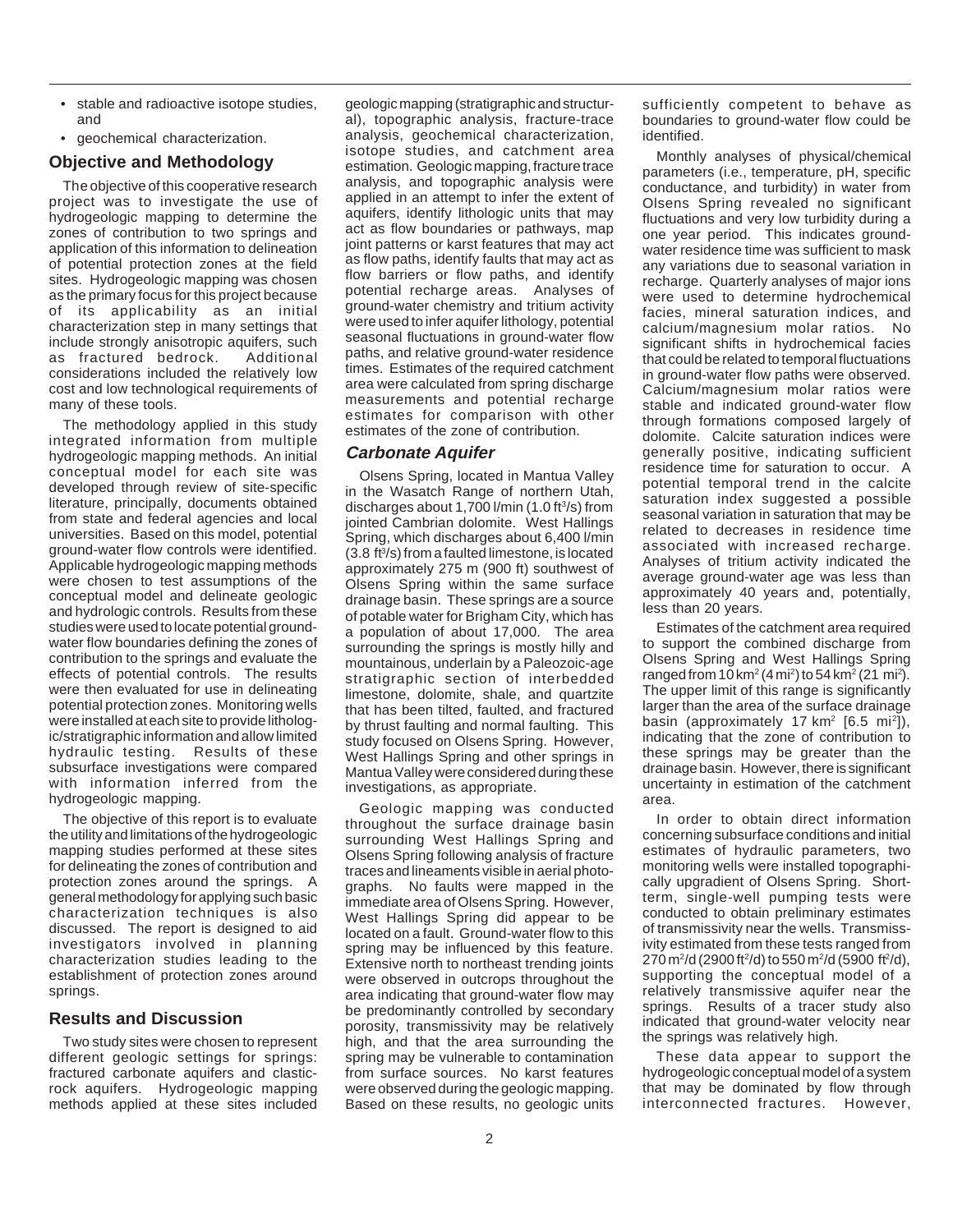additional studies would be required to better define potential conduit flow components. The evidence for this model includes highly fractured bedrock units, stable field parameters, relatively stable water chemistry, very low turbidity, and relatively young ground water. As indicated by hydrogeologic mapping and in situ studies, transmissivity and ground-water velocity near the springs appear to be relatively high. Significant anisotropy may exist due to the dominant north to northeast trending fractures.

Although potential controls on groundwater flow were identified, definite flow boundaries were not located using hydrogeologic mapping techniques. The minimum zone of contribution to Olsens Spring and West Hallings Spring was estimated to be the surface drainage basin. The shallow flow system within the basin may potentially be bounded by ground-water flow divides coincident with the topographic divides. However, the zone of contribution for these springs may be larger than the surrounding surface drainage basin. These data suggest that possible protection zones around these springs should encompass the entire surface drainage basin and may extend beyond the basin boundaries. Additional studies, potentially including installation of a piezometric network and extensive aquifer testing, would be required to better define the zone of contribution and more reliable protection zones around these springs.

# **Clastic-Rock Aquifer**

Sheep Spring is located in southwestern Utah and discharges 7.5 l/min (2 gal/min) from interbedded siltstone, sandstone, and shale. This spring is part of the Santa Clara city water system, which serves about 1520 people, and is representative of many lowflowrate springs used for drinking water in this area. Inflow to the collection tunnel appears to discharge from a sandstone layer approximately 0.5 m (1.5 ft) thick and from joints in units below this layer. The sandstone layer consists of very fine- to fine-grained silty sandstone and interbedded siltstone. Ground water discharges both from joints and pore spaces in the sandstone matrix. This layer appears to be transmitting much of the ground water to Sheep Spring. Minor seeps, other small springs, and vegetation are localized near outcrops of this unit.

 Based on topography and review of previous regional studies, the zone of contribution extends north of Sheep Spring. The topographic drainage divide, which may coincide with a ground-water flow divide

forming a hydrologic boundary to flow, is approximately 24 km (15 mi) north of the spring. An analysis of fracture traces from aerial photographs was conducted prior to detailed geologic mapping of an area of about 4.5 km<sup>2</sup> (1.75 mi<sup>2</sup>) within the potential zone of contribution to Sheep Spring. Although significant, individual fracture traces were not observed near the spring; aerial photographs indicated a pervasive north-trending fracture system exists in this area. The bedrock is highly jointed at Sheep Spring and throughout the zone of contribution. The joints strike approximately north and dip steeply to the east and west. These data indicate that ground water may be vulnerable to surface contamination sources with fractures serving as pathways for rapid transport to the aquifer. The system may also be highly anisotropic due to the predominant north-trending joint orientation.

A seasonal variation in water temperature of approximately  $4.5^{\circ}$  C (8.1 $^{\circ}$  F), which appears to be related to air temperature, was observed during monthly analysis of physical/chemical parameters in water from Sheep Spring. Other physical/chemical field parameters, including discharge rate, did not vary significantly. Water from the spring is a calcium-sulfate type ground water without significant seasonal variation to indicate fluctuations in ground-water flow paths. Average ground-water residence time based on analysis of tritium activity probably was greater than 40 years. Constant discharge rate, relatively constant physical and geochemical parameters, and the relatively low tritium activity are indications that ground water discharging at Sheep Spring may have a relatively long residence time.

Three monitoring wells were installed about 26 m (85 ft) north of the Sheep Spring collection tunnel. Two of the wells were cored through the sandstone layer identified during the surface mapping to provide stratigraphic control and obtain a sample for porosity measurements. Hydraulic conductivity of the formation estimated from rising head slug tests ranged from about 0.04 m/d (0.1 ft/d) to 0.2 m/d (0.6 ft/d). A study conducted by previous investigators estimated a hydraulic conductivity of 0.3 m/d (1 ft/d) based on aquifer characteristics of the same formation and the specific capacity of a well located approximately 4 km (2.5 mi) from Sheep Spring. Results from this study and the previous work indicated hydraulic conductivity in this formation may be relatively low. However, more extensive testing would be required to better define hydraulic parameters and potential anisotropy at the site.

The hydrogeologic conceptual model developed from these studies is one of a spring discharging from a fractured clasticrock aquifer of low hydraulic conductivity with ground water moving through both primary and secondary porosity. The system may be highly anisotropic with preferential flow along the north-trending joints. Sheep Spring appears to be a local discharge point with a potentially large zone of contribution for ground water with a moderate to long residence time.

This information was evaluated for use in delineation of potential protection zones around the spring. Ground-water flow boundaries near the spring could not be inferred from these studies. Hydrogeologic mapping indicated that the distance to the hydraulically upgradient limit of the potential zone of contribution was approximately 24 km (15 mi) based on analysis of land surface topography. However, a relatively low ground-water seepage velocity may limit the zone of contribution within specified time periods to a much smaller area. Protection zones that cover the entire zone of contribution may be too large to be effectively managed by the water supplier. Other approaches (e.g., ground-water timeof-travel estimates) may be useful in refining the size of the protection zones. For example, using the limited hydraulic data that are available, ground water discharging at the spring may have traveled less than approximately 660 m (2200 ft) within a 15-year time frame. Additional studies would be required to delineate reliable protection zones based on such techniques.

#### **Conclusions and Recommendations**

Hydrogeologic mapping provided information on aquifer characteristics including aquifer lithology, vulnerability to surface sources of contamination, boundaries on average ground-water residence times, transmissivity, potential recharge area, and potential geologic/ hydrologic controls on ground-water flow. Specific findings and recommendations from these studies are:

1. Hydrogeologic mapping techniques are relatively low cost characterization tools. These methods commonly will provide information essential for conceptual model development, planning subsurface investigations, and defining protection zones based on ground-water flow boundaries. It is recommended that the utility of such techniques be evaluated early in all spring protection zone delineation projects.